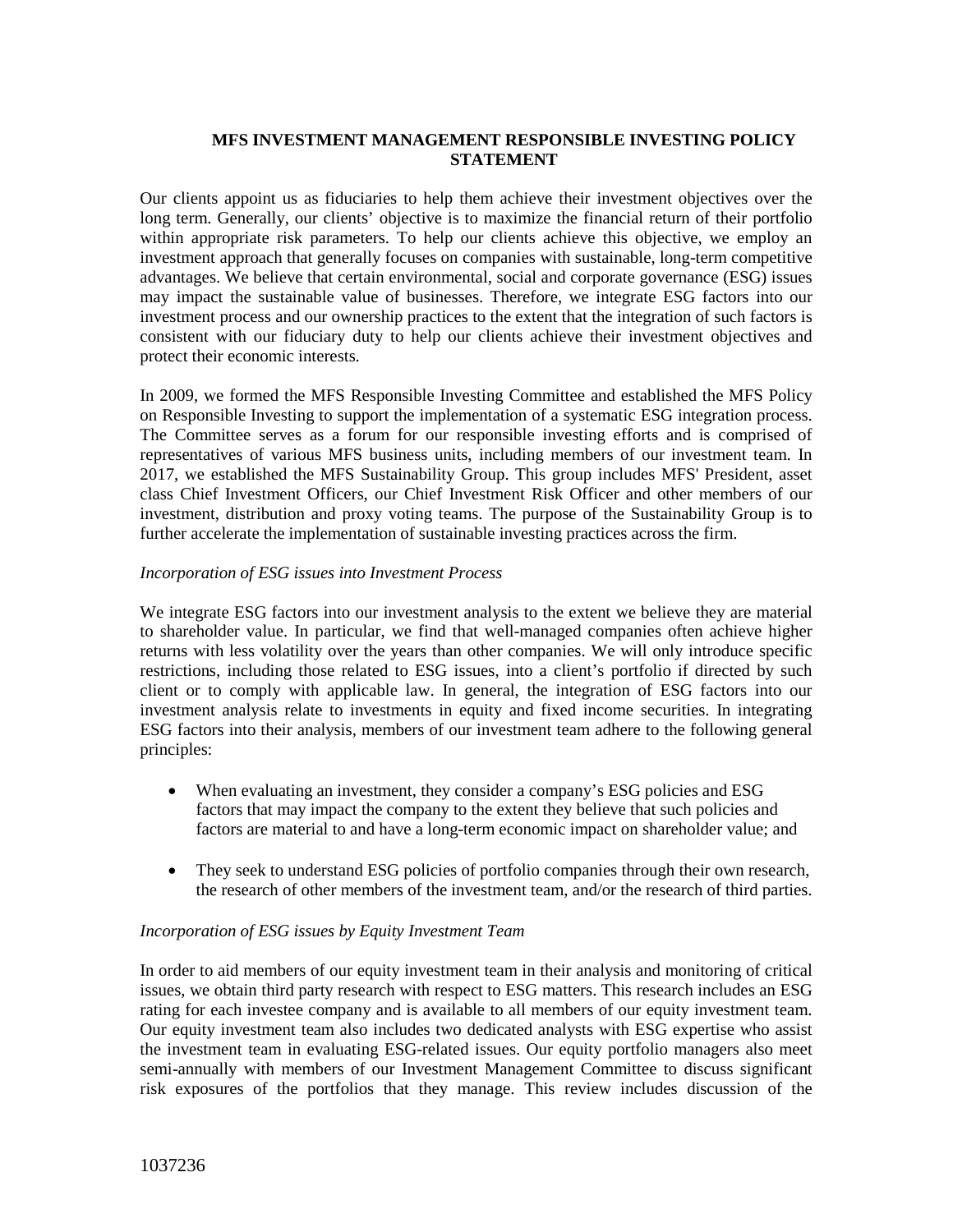particular portfolio's exposure to companies with a low ESG rating (as provided by our third party research provider) relative to the portfolio's benchmark.

# *Incorporation of ESG issues by Fixed Income Investment Team*

Our fixed-income investment team implements a comprehensive research process that attempts to recognize all factors, including ESG issues, that could have a material impact on security valuation. We are currently engaged in seeking to understand how to best incorporate ESGrelated factors in our investment analysis and portfolio decision making process for the fixedincome portfolios that we manage. From our perspective, the evolution of an explicit and systematic framework for consideration of ESG issues in fixed-income investing (e.g., formal guidelines and procedures) is still at an early stage across the global investment management industry, and we feel our current process reflects that trend.

## *Incorporation of ESG issues into Ownership Practices*

We incorporate ESG issues into our ownership practices primarily by considering ESG issues when voting securities owned by our clients for which we have been delegated voting authority. The exercise of voting rights is overseen by our Proxy Voting Committee, and we have adopted proxy voting policies and procedures with respect to our exercise of voting rights.

In integrating ESG factors into our exercise of voting rights, we generally support proposals relating to ESG issues that we believe are in the best long-term economic interest of the company's shareholders. In particular, we generally support governance proposals that we believe are in the best long-term economic interest of our clients, including, but not limited to, (i) the declassification of the board of directors, (ii) the elimination of supermajority vote requirements, (iii) the implementation of a majority voting system in director elections, (iv) the submission of poison pills to a shareholder vote, (v) the ability of shareholders to act by written consent, (vi) the ability of shareholders to call a special meeting, (vii) the implementation of confidential voting, a (viii) the ability of shareholders to cast an advisory vote on an issuer's executive compensation practices (commonly referred to as "Say on Pay"), (ix) reasonably crafted "Proxy Access" proposals at an ownership threshold of  $3\%$  for a period of 3 years; and  $(x)$  the separation of the Chairman/CEO positions in certain instances. Likewise, we support reasonably crafted shareholder proposals that (i) request disclosure on the impact of environmental issues on the company's operations, sales, and capital investments; (ii) seek to amend a company's equal employment opportunity policy to prohibit discrimination based on sexual orientation and gender identity; and (iii) request additional disclosure regarding a company's political contributions. For a copy of our complete proxy voting policies and procedures, please visit the proxy voting section of our website at [www.mfs.com.](http://www.mfs.com/)

## *Engagement Activities*

In the ordinary course of our research process, our investment team raises ESG-related issues, among other issues, during meetings with management of investee companies and prospective investee companies when we believe the discussion can enhance our understanding of the company's practices and goals to enhance shareholder value. Our dedicated ESG equity analysts will also often highlight particular ESG-related issues that members of our equity investment team can incorporate into their discussion with management teams. Examples of potential engagement topics include: (i) corporate governance matters, including the level of independence of the board, shareholder-friendly orientation of managers and executive compensation; (ii) labor relations and worker safety; (iii) environmental stewardship and related safety controls and risk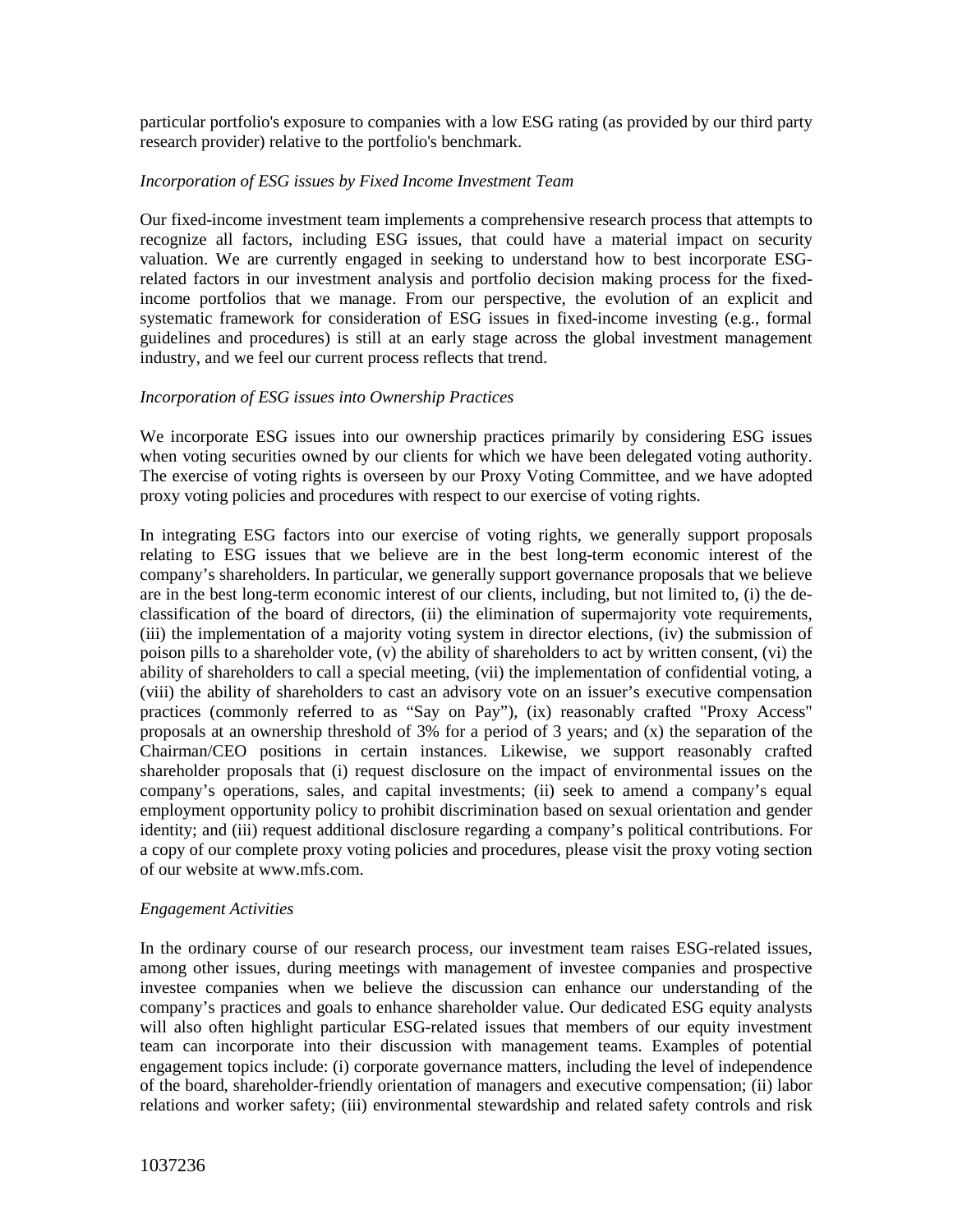management; and (iv) interactions with local people groups, governments, and non-governmental organizations.

Likewise, members of our proxy voting team will also engage with a company or another shareholder when we believe that the engagement will enhance our understanding of certain matters on the company's proxy statement. Some of the issues we discuss with companies are: executive compensation, director accountability, and shareholder proposals on various ESG issues. We may also engage with a company in advance of its formal proxy solicitation to discuss our thoughts on certain contemplated proposals involving ESG matters.

## *Conflicts of Interest*

Our proxy voting policies and procedures include a description of how we manage potential, material conflicts of interest in regards to proxy voting at portfolio companies. Our policy is that proxy voting decisions are made in what we believe to be in the best long-term economic interests of our clients, and not in the interests of any other party or in our corporate interests. If a member of the MFS Proxy Voting Committee or any other employee involved in a voting decision identifies a personal interest with respect to such voting decision, then he or she must recuse himself or herself from participating in the voting process. Further, the Proxy Voting Committee does not include individuals whose job responsibilities primarily include client relationship management, marketing or sales. Additionally, in cases where we (i) consider overriding a specific guideline in our proxy voting policies or procedures, (ii) consider a matter that is not governed by a specific guideline in our policies, (iii) evaluate an excessive executive compensation issue related to the election of directors, or (iv) consider a matter that requires consultation with our investment team, we will check to see whether the matter involves an issuer that has a significant relationship with MFS. Where we identify a potential conflict, the MFS Proxy Voting Committee will carefully evaluate the proposed vote to ensure that the proxy is ultimately voted in what we believe to be the best long-term economic interests of our clients and not in our corporate interests and then report the matter to the MFS Conflicts Officer.

#### *Codes and Guidelines*

Many industry groups, trade associations and other multi-national initiatives have adopted codes and guidelines relating to responsible investing. These codes and guidelines continue to change and develop. While we believe that it is not always in our clients' economic interests for us to take a formalistic approach towards responsible investment by following the letter of a particular code, we will support a code to the extent we believe the code is consistent with the long term economic interests of our clients and our investment policies described above. For a description of how we incorporate the principles set forth in certain established codes, please see our website.

In February 2010, MFS became a signatory to the Principles for Responsible Investment (PRI). The six principles of the PRI provide a voluntary and aspirational framework for incorporating ESG issues into one's investment approach and ownership practices. We believe that the principles of the PRI are consistent with our approach to responsible investing.

#### *Collaborative Efforts*

We believe that working with other like-minded investment managers and asset owners on collaborative engagement initiatives is often helpful in understanding ESG issues and the challenges that the integration of those issues into the investment process pose to our industry. We regularly assess whether we should participate in collaborative bodies or organizations or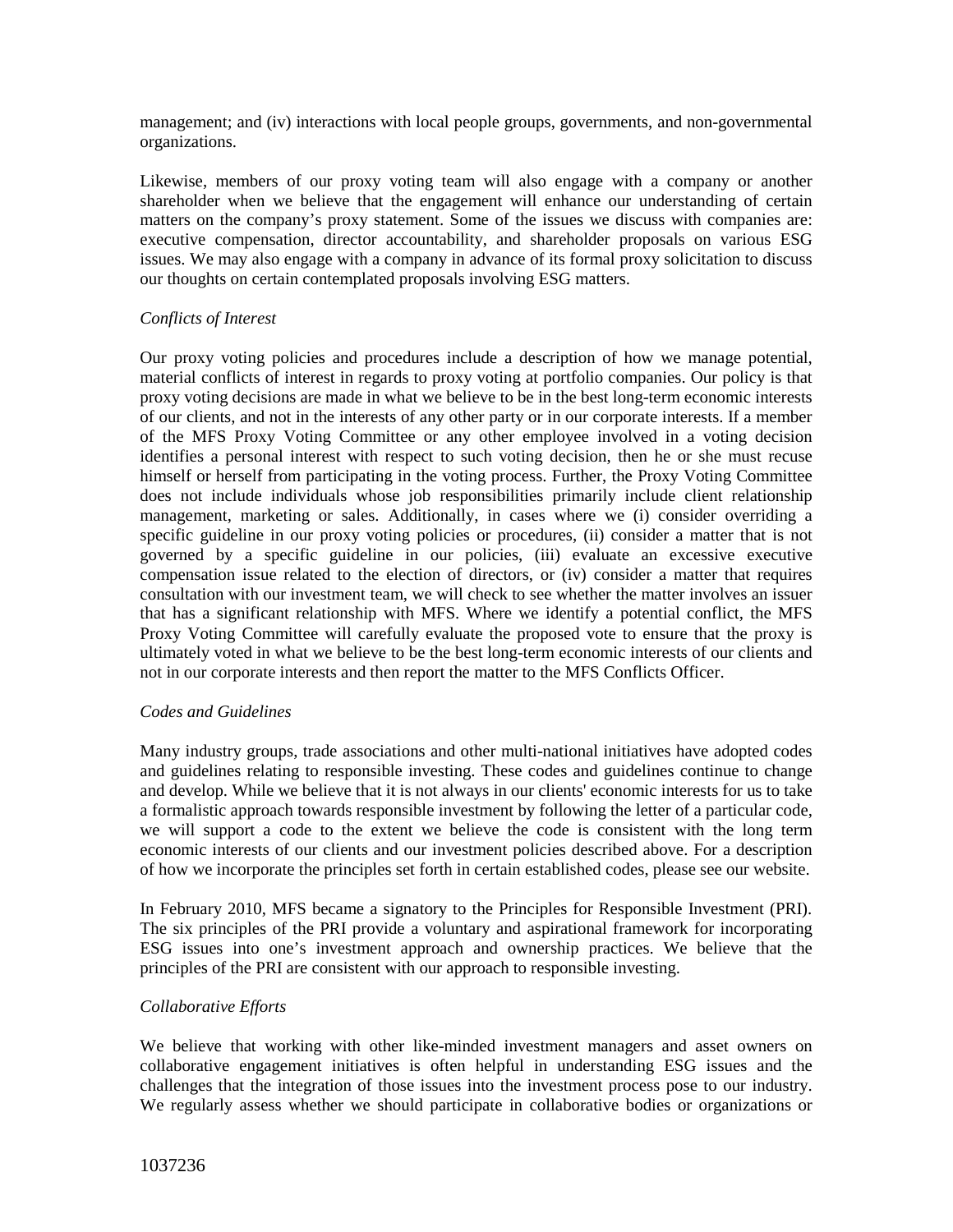support various collaborative initiatives relating to responsible investing or ESG issues. We are currently a signatory to the Carbon Disclosure Project, a collaborative engagement initiative that seeks information on the business risks and opportunities presented by climate change and greenhouse gas emissions from the world's largest companies. MFS may also communicate with regulatory agencies on issues that we believe warrant consideration.

### *Reporting*

Clients who have delegated us with proxy voting authority can receive a vote summary report of their portfolio. We publicly disclose the votes of certain pooled vehicles for which we serve as investment adviser on a quarterly basis. To access the proxy voting records of such pooled vehicles, please visit the appropriate proxy voting section of our website at [www.mfs.com.](http://www.mfs.com/) We also publish a Sustainable Investing Report annually that includes a summary of our proxy voting and engagement activities, which is available under the sustainable investing section of [www.mfs.com.](http://www.mfs.com/) We also report on responsible investing efforts as required by any collaborative body or organization that we join.

## **For Further Information**

For MFS clients wishing to discuss our commitment to responsible investing, please contact your client service representative.

For media inquiries wishing to discuss our commitment to responsible investing, please contact:

Daniel Flaherty Senior Public Relations Manager MFS Investment Management 111 Huntington Avenue Boston MA 02199-7618 U.S.A. Telephone: +1-617-954-4256 Email: dflaherty@mfs.com

Issued in the United States by MFS Institutional Advisors, Inc. ("MFSI") and MFS Investment Management. Issued in Canada by MFS Investment Management Canada Limited. No securities commission or similar regulatory authority in Canada has reviewed this communication. Issued in the United Kingdom by MFS International (U.K.) Limited ("MIL UK"), a private limited company registered in England and Wales with the company number 03062718, and authorised and regulated in the conduct of investment business by the UK Financial Conduct Authority. MIL UK, an indirect subsidiary of MFS, has its registered office at One Carter Lane, London, EC4V 5ER and provides products and investment services to institutional investors globally. This material shall not be circulated or distributed to any person other than to professional investors (as permitted by local regulations) and should not be relied upon or distributed to persons where such reliance or distribution would be contrary to local regulation. Issued in Hong Kong by MFS International (Hong Kong) Limited ("MIL HK"), a private limited company licensed and regulated by the Hong Kong Securities and Futures Commission (the "SFC"). MIL HK is a wholly-owned, indirect subsidiary of Massachusetts Financial Services Company, a US based investment adviser and fund sponsor registered with the US Securities and Exchange Commission. MIL HK is approved to engage in dealing in securities and asset management regulated activities and may provide certain investment services to "professional investors" as defined in the Securities and Futures Ordinance ("SFO"). Issued in Singapore by MFS International Singapore Pte. Ltd., a private limited company registered in Singapore with the company number 201228809M, and further licensed and regulated by the Monetary Authority of Singapore. Issued in Latin America by MFS International Ltd. For investors in Australia: MFSI and MIL UK are exempt from the requirement to hold an Australian financial services licence under the Corporations Act 2001 in respect of the financial services they provide to Australian wholesale investors. MFS International Australia Pty Ltd (" MFS Australia") holds an Australian financial services licence number 485343. In Australia and New Zealand: MFSI is regulated by the US Securities & Exchange Commission under US laws and MIL UK is regulated by the UK Financial Conduct Authority under UK laws, which differ from Australian and New Zealand laws. MFS Australia is regulated by the Australian Securities and Investments Commission.

The views expressed herein are those of MFS, and are subject to change at any time. These views should not be relied upon as investment advice, as securities recommendations, or as an indication of trading intent on behalf of any MFS investment product. No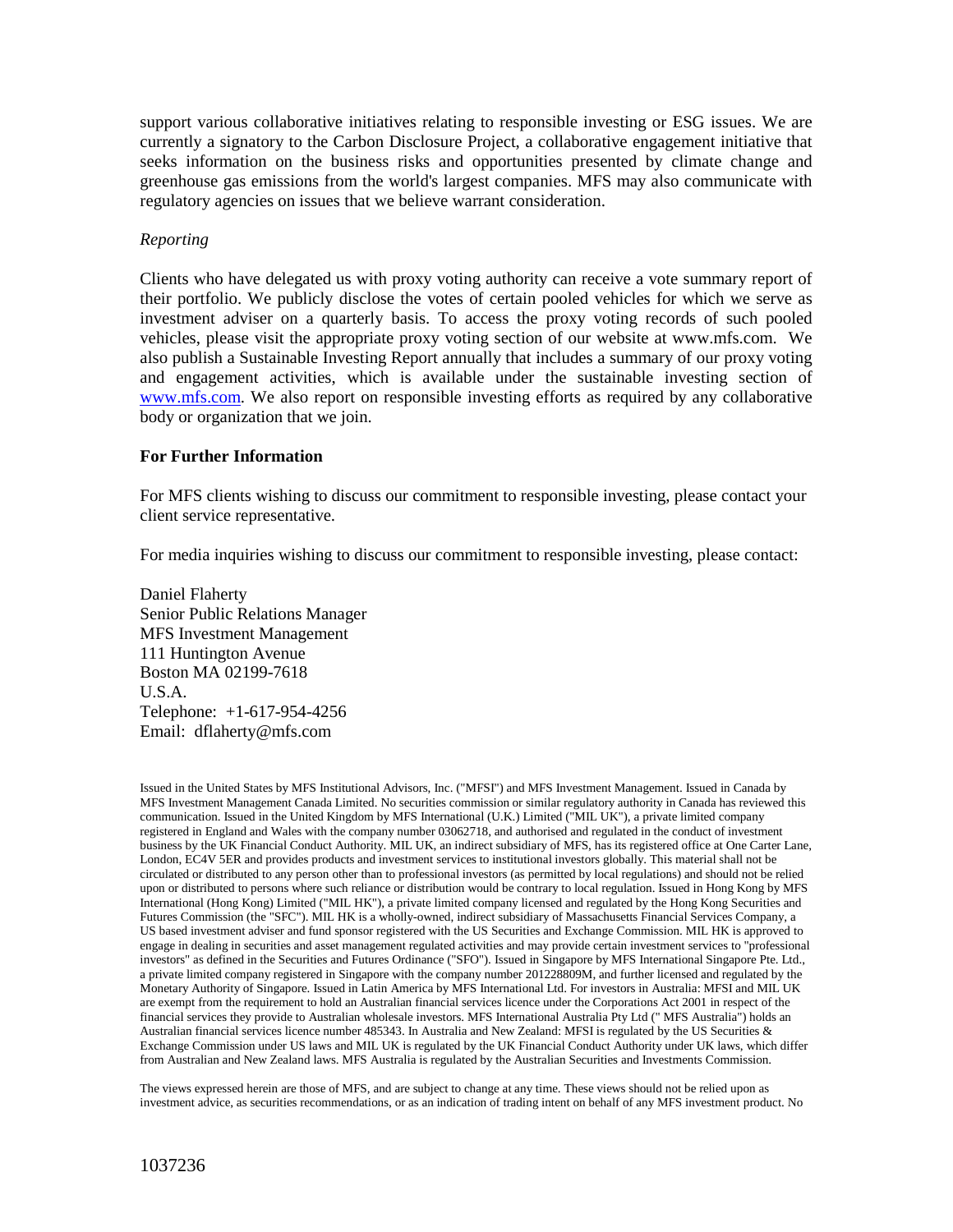forecasts are guaranteed.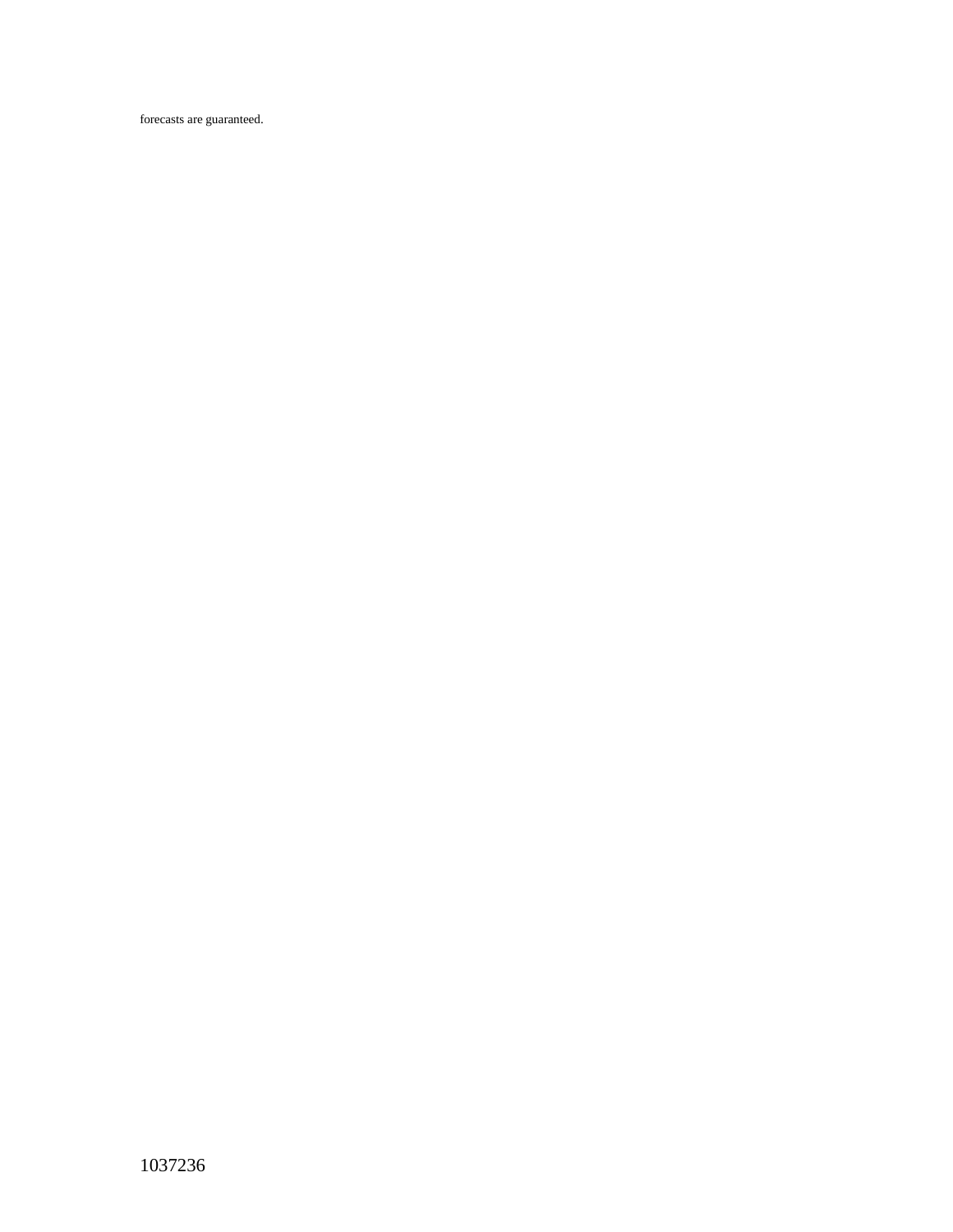## **Compliance with the UK Stewardship Code, as of December 10, 2018**

In July 2010 and as revised in September of 2012 and July 2018, the Financial Reporting Council issued a statement setting forth best practices for institutional investors that choose to engage with the companies in which they invest. The Code consists of seven principles. These principles and how Massachusetts Financial Services Company and its subsidiaries, including MFS International (U.K.) Limited (each, a "MFS Entity" and collectively, "MFS" or "MFS Entities") incorporates them into its approach to responsible investing are described below.

# **Principle 1 – Publicly disclose their policy on how they will discharge their stewardship responsibilities**

We are appointed to act as fiduciaries to our clients to help them achieve their investment objectives, and we take these stewardship responsibilities very seriously. We believe it is not always in our clients' economic interests for us to take a formalistic approach towards compliance with each principle of the Code, but we incorporate the principles of the Code to the extent that compliance is consistent with the long term economic interests of our clients and the specific investment mandates of our clients. Our responses to the Code's six further principles, together with our publicly available brochure on our approach to responsible investing, detail how we intend to discharge our stewardship responsibilities.

In the ordinary course of our research process, our investment team raises environmental, social and governance ("ESG") -related issues, among other issues, during meetings with management of investee companies and prospective investee companies when we believe the discussion can enhance our understanding of the company's practices and goals to enhance shareholder value. Our dedicated ESG equity analysts will also often highlight particular ESG-related issues that members of our equity investment team can incorporate into their discussion with management teams. Examples of potential engagement topics include: (i) corporate governance matters, including the level of independence of the board, shareholder-friendly orientation of managers and executive compensation; (ii) labor relations and worker safety; (iii) environmental stewardship and related safety controls and risk management; and (iv) interactions with local people groups, governments, and non-governmental organizations.

Likewise, members of our Proxy Voting team will also engage with a company or another shareholder when we believe that the engagement will enhance our understanding of certain matters on the company's proxy statement. Some of the issues we discuss with companies are: executive compensation, director accountability, and shareholder proposals on various ESG issues. We may also engage with a company in advance of its formal proxy solicitation to discuss our thoughts on certain contemplated proposals involving ESG matters.

### **Principle 2 - Have a robust policy on managing conflicts of interest in relation to stewardship and how this policy is publicly disclosed**

Generally, MFS has adopted policies and procedures that address and mitigate the types of conflicts of interest that arise in the ordinary course of providing services to our clients. These policies specify how and when proprietary accounts are traded in relation to client accounts, how trades are allocated, how shares are voted, personal trading, and similar matters. The MFS Policy Committee is responsible for approving general policies applicable to providing services to clients, and ensuring that provisions within those policies to address conflicts of a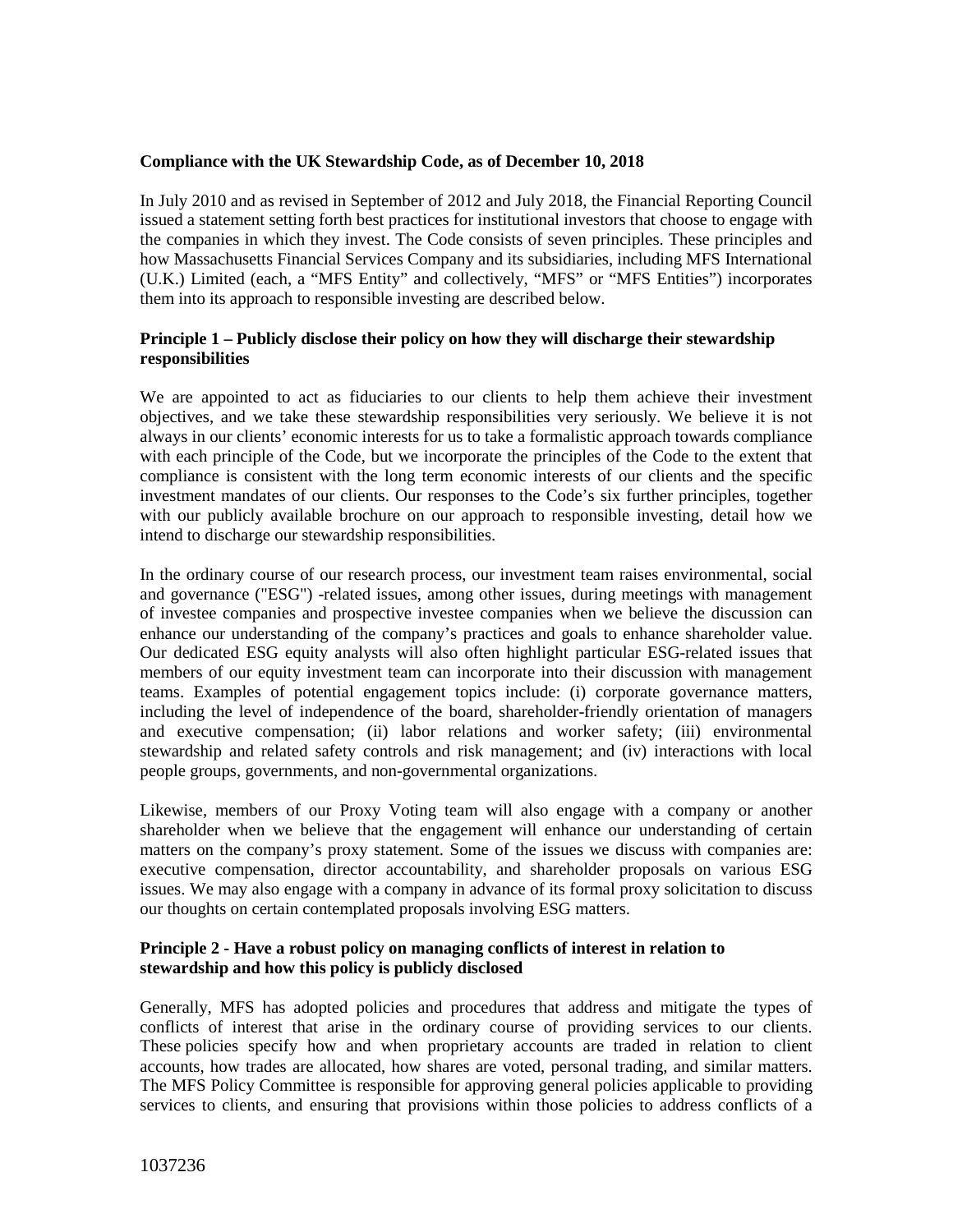systemic nature. MFS continuously monitors changes to its business that could give rise to new conflicts of interest and revises its policies, procedures, and disclosures to address and mitigate those conflicts, as deemed appropriate. Additionally, certain MFS Entities, including MFS International (UK) Limited ("MIL UK"), have adopted a separate conflicts of interest policy to ensure that conflicts between MIL UK and its clients, among MIL UK's clients, and between service providers of MIL UK and MIL UK's clients are identified, mitigated and where necessary disclosed to clients. A summary of this policy is provided to MIL UK's clients upon request.

Oversight of the general policies and related conflicts of interest is performed through the MFS Committee Governance structure. Three supervisory committees, Internal Compliance Controls, Enterprise Risk Management, and Investment Management, oversee compliance activities, risk management functions, investment management, and operational processes. Supporting the supervisory committees are a group of key business process/functional committees which are designed to offer a forum for the communication of all issues that arise with respect to the committee's charter, including conflicts of interest.

Additionally, MFS maintains an organizational structure that further mitigates the potential for conflicts through the following:

- segregation of duties
- establishment of ethical walls and other informational barriers, where appropriate
- independence of compliance, risk and internal audit functions

Our proxy voting policies and procedures include a description of how we manage potential, material conflicts of interest in regards to proxy voting at portfolio companies. Our policy is that proxy voting decisions are made in what we believe to be in the best long-term economic interests of our clients, and not in the interests of any other party or in our corporate interests. In cases where we (i) consider overriding a specific guideline in our proxy voting policies or procedures, (ii) consider a matter that is not governed by a specific guideline in our policies, (iii) evaluate an excessive executive compensation issue related to the election of directors, or (iv) consider a matter that requires consultation with our investment team, we will check to see whether the matter involves an issuer that has a significant relationship with MFS. Where we identify a potential conflict, the MFS Proxy Voting Committee will carefully evaluate the proposed vote to ensure that the proxy is ultimately voted in what we believe to be the best long-term economic interests of our clients and not in our corporate interests and then report the matter to the MFS Conflicts Officer. Additionally, if a member of the MFS Proxy Voting Committee or any other employee involved in a voting decision identifies a personal interest with respect to such voting decision, then he or she must recuse himself or herself from participating in the voting process. Furthermore, the Proxy Voting Committee does not include individuals whose job responsibilities primarily include client relationship management, marketing or sales. A copy of our proxy voting policies and procedures (which contains procedures on how MFS addresses material conflicts that may arise between MFS and its clients) can be obtained by visiting *mfs.com* (once you have selected "United Kingdom" as the location, select "Manage Your Account and then select "Proxy Voting".

## **Principle 3 - Monitor their investee companies**

The monitoring of investee companies is undertaken by members of both our investment team and our Proxy Voting team. Members of our investment team periodically attend meetings with management of investee companies when we believe the discussion can enhance our understanding of the company's practices and goals to enhance shareholder value. Because we believe that environmental, social and corporate governance (ESG) issues often impact the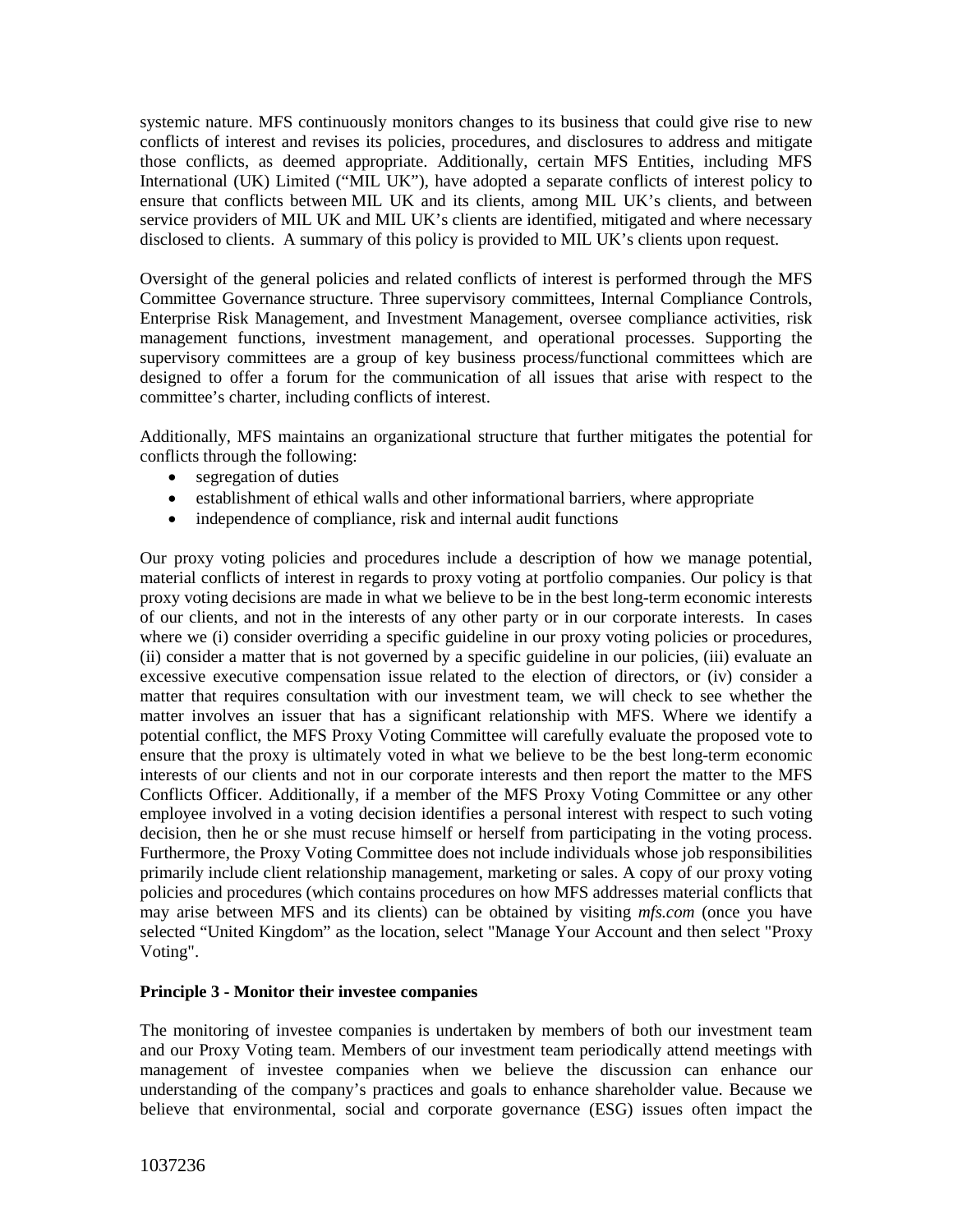sustainable value of businesses, ESG issues are often discussed at these meetings. In order to aid the investment team in their analysis and monitoring of critical issues, we also obtain third party research with respect to ESG issues. Finally, our dedicated ESG analyst assists members of the equity investment team in the evaluation of ESG-related issues.

Likewise, members of our Proxy Voting Committee and our proxy voting team will also engage with a company or another shareholder when we believe that the engagement will enhance our understanding of certain matters on the company's proxy statement. Some of the issues we discuss with companies are: executive compensation, director accountability, compliance with the U.K. Corporate Governance Code (if applicable), and shareholder proposals on various ESG issues. We may also engage with a company in advance of its formal proxy solicitation to discuss our thoughts on certain contemplated proposals involving ESG matters. Because of the variety and timing of responses from companies with which we engage on proxy matters, measuring the direct impact of our proxy engagement activities continues to be a challenge. From a broad perspective, we have observed many positive trends at companies on a variety of proxy voting issues that we have engaged on with our portfolio companies (*e.g.*, the adoption of majority voting in U.S. director elections). For more information about our proxy engagement efforts, please see our most recent "Sustainable Investing Report," which may be obtained by visiting *mfs.com* (once you have selected "United Kingdom" as your location, select "Manage Your Account". Click on "Proxy Voting" where you may select "Proxy Voting Reports" under the" header on the left hand column of the page).

MFS maintains a restricted trading list that applies to both MFS and employee trading. The MFS Inside Information Policy governs the receipt and communication of material, non-public information and prohibits the use of such information in violation of the US federal securities laws. The policy applies to all directors, officers and employees of MFS and each of its subsidiaries (MFS representatives), and generally prohibits trading or recommending trading in any security while in possession of material, non-public information relating to the issuer of that security or while knowing that another MFS representative is in possession of such material, nonpublic information.

# **Principle 4 – Establish clear guidelines on when and how they will escalate their activities as a method of protecting and enhancing shareholder value**

As described above, members of our investment and proxy voting teams engage with companies on relevant governance issues. Escalation of such engagement may include voting against a board of directors, voting against management proposals, supporting shareholder proposals and increased dialogue with company management (either oral or written), including the board of directors. We may also choose to sell a security in lieu of escalating our engagement activities if we believe that disposition of the security is in the best interests of our clients. We generally do not make public statements about a particular engagement activity, nor do we submit shareholder resolutions. Rather, our preference is for direct and private engagement with our portfolio companies on a one-on-one basis. We believe that this type of engagement is constructive and has a meaningful impact that better serves our clients' long-term, economic interests.

# **Principle 5 – Be willing to act collectively with other investors where appropriate**

We believe that working with other like-minded investment managers and asset owners on collaborative engagement initiatives is often helpful in understanding ESG issues and the challenges that the integration of those issues into the investment process pose to our industry. We regularly assess whether we should participate in collaborative bodies or organizations or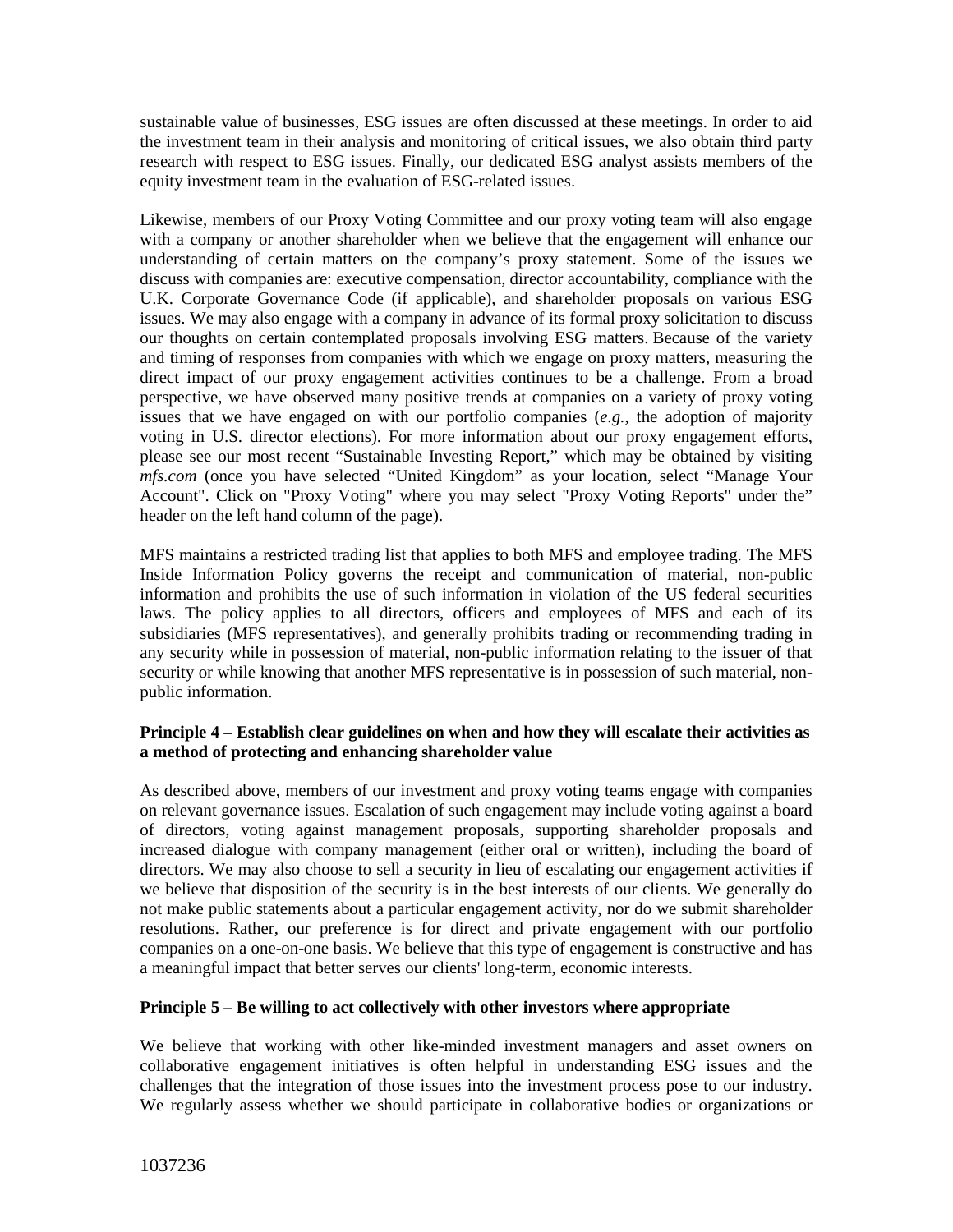support various collaborative initiatives relating to responsible investing or ESG issues. We are a signatory to the Principles for Responsible Investment (PRI). We are also a signatory to the Carbon Disclosure Project, a collaborative engagement initiative that seeks information on the business risks and opportunities presented by climate change and greenhouse gas emissions from the world's largest companies.

# **Principle 6 - Have a clear policy on voting and disclosure of voting activity**

We have adopted a clear and robust policy on voting securities owned by our clients for which we have been delegated voting authority. Our proxy voting policies and procedures describe situations where we may vote against directors and management recommendations. We seek to vote all shares held by our clients, with the exception of certain cross-border voting impediments such as "shareblocking" requirements. We have entered into agreements with two third parties (Institutional Shareholder Services and Glass, Lewis & Co.) to perform various proxy voting related administrative services. We also receive third party reports and vote recommendations for all investee companies, which may help us identify (i) potentially excessive executive compensation practices, (ii) environmental and social shareholder proposals that may warrant support, and (iii) general best practices within certain markets, including certain aspects of the UK Corporate Governance Code.

A client may request that MFS furnish a report with a record of votes cast on behalf of such client. In addition, MFS publicly discloses the proxy voting records of certain pooled investment vehicles for which MFS provides advisory services (including the MFS Meridian Funds) on a quarterly basis.

Our institutional investor clients may participate in securities lending programs. Such institutional clients determine whether or not to recall loaned securities in order to vote proxies. There may be operational constraints to recalling loaned securities to vote proxies in certain markets.

For more information about our proxy voting activities, please visit the proxy voting section on *mfs.com* (once you have selected "United Kingdom" as your location and selecting "Proxy Voting" under "Manage Your Account".

## **Principle 7 – Report periodically on their stewardship and voting activities**

We report on our responsible investing efforts as required by any collaborative body or organization that we join, such as the PRI, and may share such a report with our clients. Clients who have delegated us with proxy voting authority can also receive a vote summary report of their portfolio. We also disclose the voting records of certain pooled investment vehicles for which we serve as investment adviser. We also publish a Sustainable Investing Report on an annual basis that includes a summary of our proxy voting and engagement activities. Certain aspects of our proxy voting program are subject to our internal and external audit programs. For more information about our proxy voting activities, please visit the sustainable investing section on *mfs.com* as described above.

## **For Further Information**

For MFS clients wishing to discuss our commitment to responsible investing, please contact your client service representative.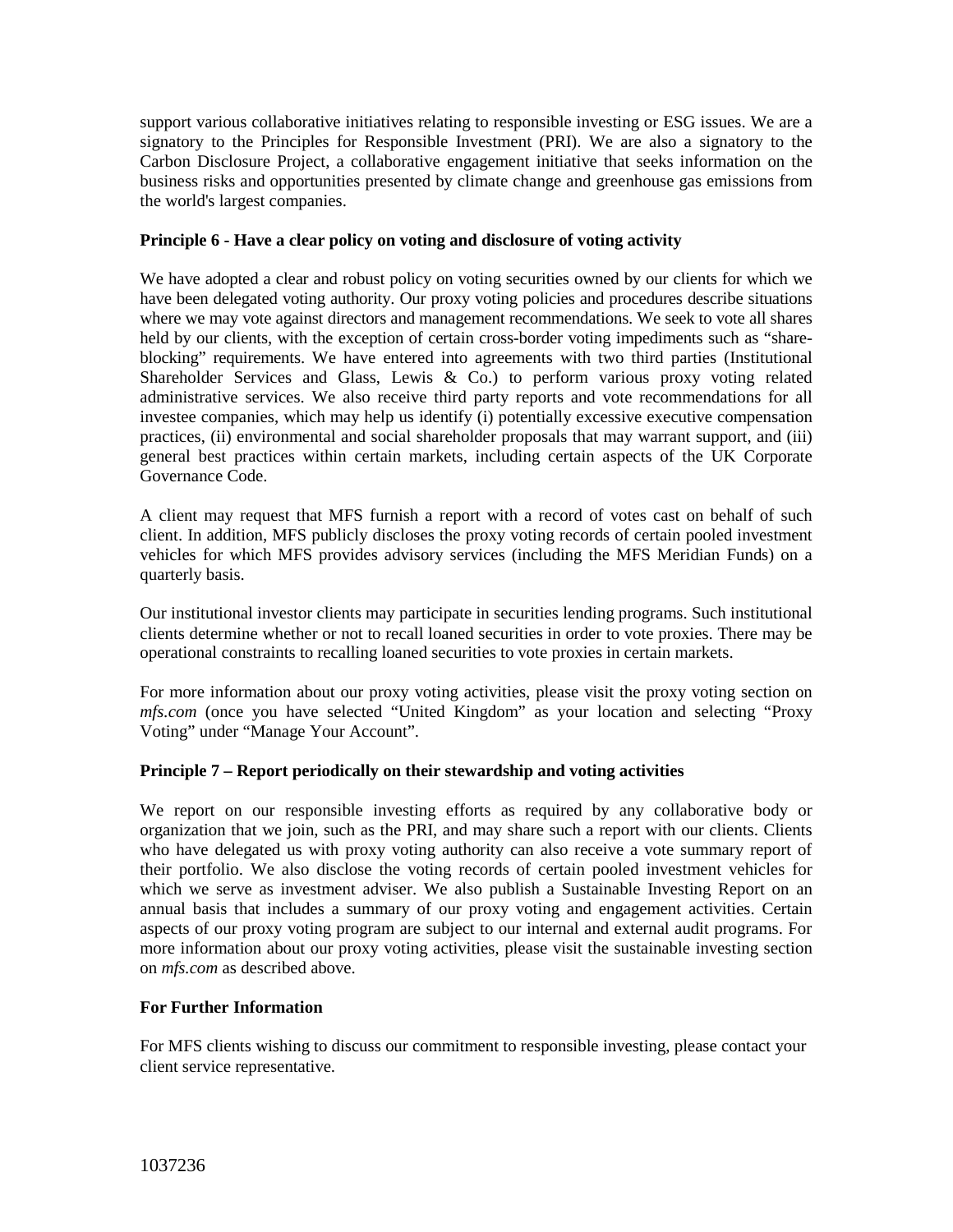For media inquiries wishing to discuss MFS' activities under the U.K. Stewardship Code, please contact:

# **Daniel Flaherty**

Senior Public Relations Manager MFS Investment Management 111 Huntington Avenue Boston MA 02199-7618 U.S.A. Telephone: +1-617-954-4256 Email: dflaherty@mfs.com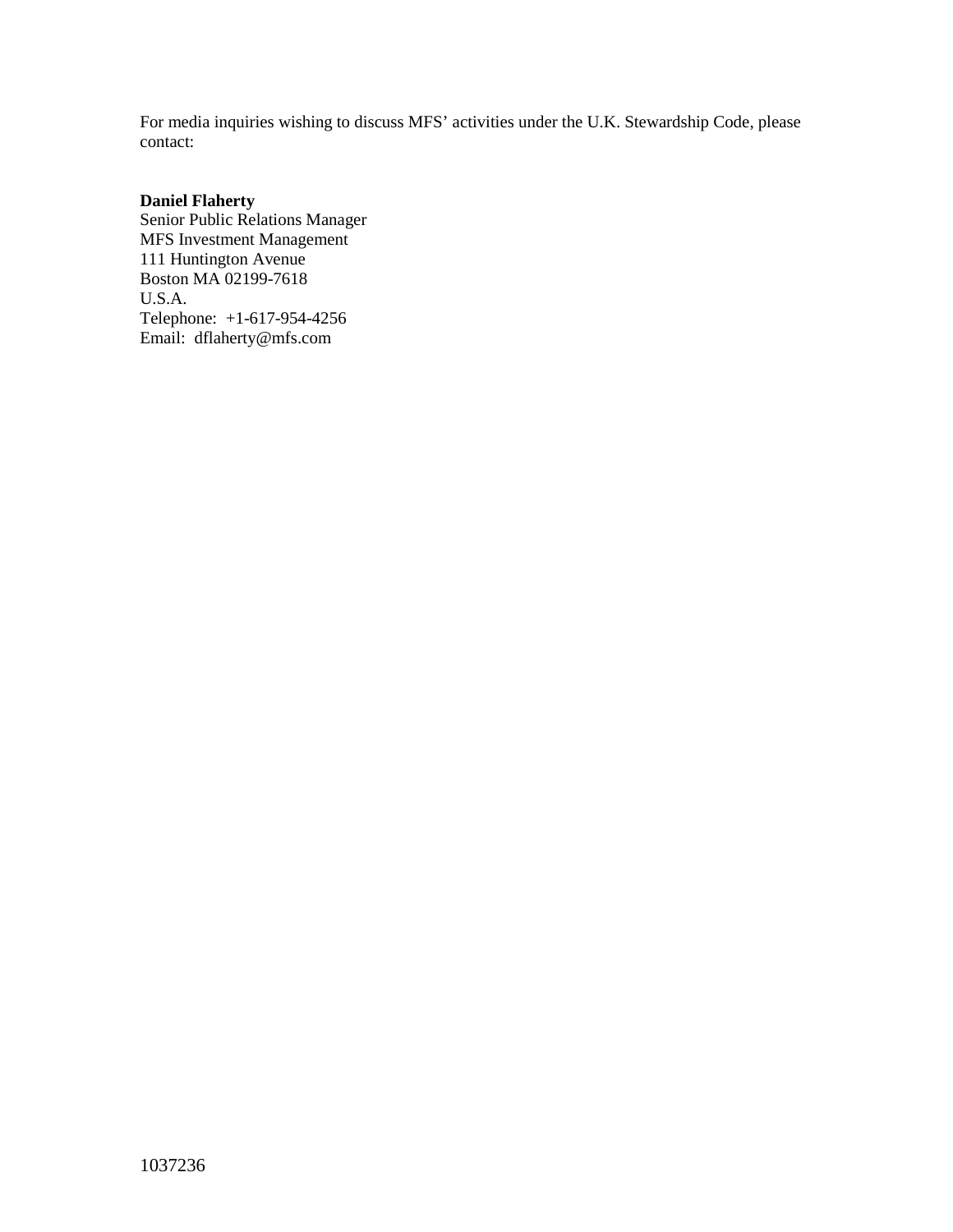### **MFS Investment Management K.K.'s Statement on its Stewardship Activities As of December 16, 2019**

Our clients appoint us as fiduciaries to help them achieve their investment objectives over the long term. Generally, our clients' objective is to maximize the financial return of their portfolio within appropriate risk parameters. To help our clients achieve this objective, we employ an investment approach that generally focuses on companies with sustainable, long-term competitive advantages. As an active investment manager, MFS employs long term investment strategies that invest in companies which MFS considers to have the necessary fundamentals, competitive advantages and sustainability attributes from which value can be created over a full market cycle. Our fully integrated global research platform is the foundation of our investment process. We analyze opportunities across geographies, across fundamental and quantitative disciplines and across each organization's entire capital structure to develop a fuller perspective on each security. Our investment professionals work out of nine major financial centers around the world, and their efforts are fully integrated through their work on eight global sector teams. The sector teams are comprised of fundamental equity analysts who cover similar industries around the world. Quantitative analysts, credit analysts and portfolio managers also belong to the teams to broaden and deepen their perspective. We believe using a collaborative global structure to share and integrate information builds better insights for our clients.

In addition, because we believe that certain environmental, social and corporate governance (ESG) issues may impact the sustainable value of businesses, we integrate them into our investment process and our ownership practices to the extent that the integration of such factors is consistent with our fiduciary duty to help our clients achieve their investment objectives and protect their economic interests. Our investment team includes dedicated investment personnel who assist the investment team in evaluating ESG-related issues. In addition, we established the MFS Responsible Investing Committee and developed the MFS Policy on Responsible Investing to support the implementation of a systematic ESG integration process. The Committee serves as a forum for our responsible investing efforts and is comprised of representatives of various MFS business units, including members of our investment team. In 2017, we established the MFS Sustainability Group. This group includes MFS' President, asset class Chief Investment Officers, our Chief Investment Risk Officer and other members of our investment, distribution and proxy voting teams. The purpose of the Sustainability Group is to further accelerate the implementation of sustainable investing practices across the firm.

In February of 2014 (and updated on May 29, 2017), the Council of Experts Concerning the Japanese Version of the Stewardship Code issued a statement setting forth best practices for institutional investors, including institutional investors as asset managers, that choose to engage with the companies in which they invest. The Code consists of seven principles. These principles and how MFS Investment Management K.K. (MIMKK) incorporates them into our investment approach and proxy voting activities are described below.

### **Principle 1 – Institutional investor should have a clear policy on how they discharge their stewardship responsibilities, and publicly disclose it.**

We are appointed to act as fiduciaries to our clients to help them achieve their investment objectives, and we take these stewardship responsibilities very seriously. We believe it is not always in our clients' economic interests for us to take a formalistic approach towards compliance with each principle of the Code, but we incorporate the principles of the Code to the extent that compliance is consistent with the long term economic interests of our clients and the specific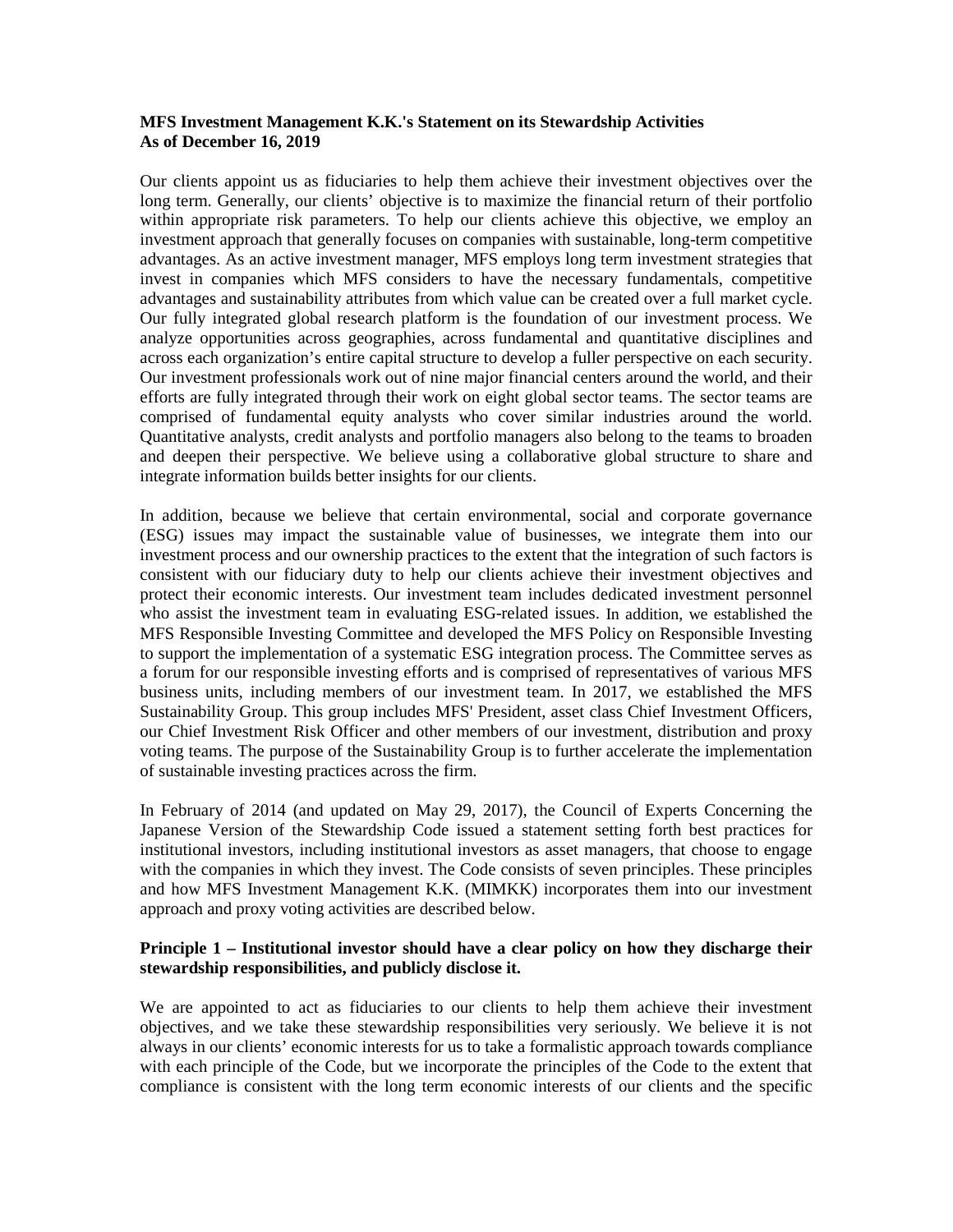investment mandates of our clients. Our responses to the Code's six further principles detail how we intend to discharge our stewardship responsibilities.

In the ordinary course of our research process, our investment team raises issues, including those related to ESG topics, during meetings with management of investee companies and prospective investee companies when we believe the discussion can enhance our understanding of the company's practices and goals to enhance shareholder value. Our dedicated ESG investment personnel will also often highlight particular ESG-related issues that members of our equity investment team can incorporate into their discussion with management teams. Examples of potential engagement topics include: (i) corporate governance matters, including the level of independence of the board, shareholder-friendly orientation of managers and executive compensation; (ii) labor relations and worker safety; (iii) environmental stewardship and related safety controls and risk management; and (iv) interactions with local people groups, governments, and non-governmental organizations.

As part of our stewardship responsibilities, we vote proxies in what we believe to be in the best, long-term economic interest of shareholders. We believe open communication with our portfolio companies on proxy voting issues is an important aspect of our stewardship responsibilities. As such, members of our proxy voting team will engage with a company or another shareholder when we believe that the engagement will enhance our understanding of certain matters on the company's proxy statement. Some of the issues we discuss with companies are: executive compensation, director accountability, and shareholder proposals on various ESG issues. We may also engage with a company in advance of its formal proxy solicitation to discuss our thoughts on certain contemplated proposals. Engaging with companies that MFS has invested in on behalf of clients and investors is an important component of the MFS investment approach. As an investment manager with a long term investment horizon, MFS believes engagement can protect and enhance long term value to the benefit of both asset owners and companies.

## **Principle 2 - Institutional investors should have a clear policy on how they manage conflicts of interest in fulfilling their stewardship responsibilities and publicly disclose it.**

Our policies ensure that our clients are treated fairly, honestly, and ethically at all times. Delivering this commitment requires policies and procedures to ensure that conflicts of interest are identified, mitigated and where necessary, disclosed to clients. Conflicts may arise in different business contexts and we have adopted policies that address the most common of these. In general, oversight of these and related conflicts of interest is performed through our Internal Compliance Controls Committee Structure (the "ICCC Structure"). The ICCC Structure consists of various committees, each of which oversees one or more business activities and either directly or indirectly reports compliance violations to the Internal Compliance Controls Committee. Separately, we maintain a corporate structure that allows for the mitigation of potential conflicts of interest through (1) segregation of duties, (2) the establishment of ethical walls and other informational barriers where appropriate, and (3) the separation of compliance, corporate risk and internal audit functions.

Our proxy voting policies and procedures further include a description of how we manage potential, material conflicts of interest in regards to proxy voting at investee companies. Our policy is that proxy voting decisions are made in what we believe to be in the best long-term economic interests of our clients, and not in the interests of any other party or in our corporate interests. If a member of the Proxy Voting Committee (the committee responsible for overseeing our proxy voting practices) or any other employee involved in a voting decision identifies a personal interest with respect to such voting decision, then he or she must recuse himself or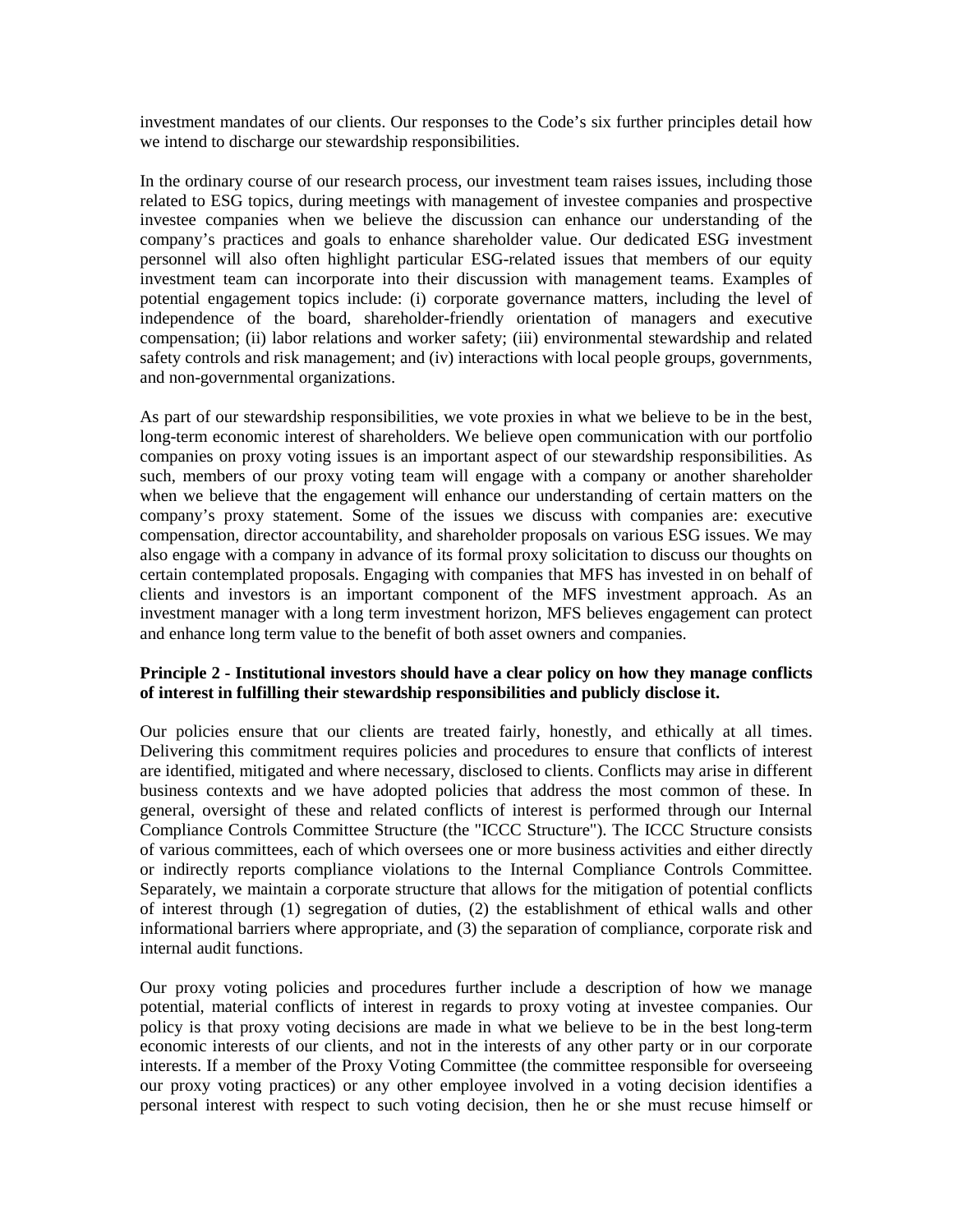herself from participating in the voting process. Furthermore, the Proxy Voting Committee does not include individuals whose job responsibilities primarily include client relationship management, marketing or sales. Additionally, in cases where we (i) consider overriding a specific guideline in our proxy voting policies or procedures, (ii) consider a matter that is not governed by a specific guideline in our policies, (iii) evaluate a potential case of excessive executive compensation issue related to the election of directors or advisory pay vote, or (iv) consider a matter that requires consultation with our investment team, we will check to see whether the matter involves an issuer that has a significant relationship with Massachusetts Financial Services Company and its subsidiaries, including MIMKK (collectively, MFS). Where we identify such a significant relationship, the MFS Proxy Voting Committee will carefully evaluate the proposed vote to ensure that the proxy is ultimately voted in what we believe to be the best long-term economic interests of our clients and not in our corporate interests and then report the matter to the MFS Conflicts Officer.

## **Principles 3 & 4- Institutional investors should monitor investee companies so that they can appropriately fulfill their stewardship responsibilities and support the sustainable growth of the companies; and institutional investors should seek to arrive at an understanding in common with investee companies and work to solve problems through constructive engagement with investee companies.**

The monitoring of investee companies is undertaken by members of both our investment team and our proxy voting team. Members of our investment team analyze factors such as company's earnings, balance sheet, cash flows, competitive position and management ability. In addition, the investment team regularly meets with company management, as well as suppliers, competitors, consultants and industry contacts in order to develop a comprehensive view of each company they follow. The analysis and ongoing monitoring is undertaken by the MFS analyst responsible for covering the investee company in collaboration with MFS portfolio decision makers and other investment analysts (e.g. ESG, quantitative, and analysts). Because we believe that ESG issues often impact the long-term sustainable value of businesses, ESG topics are also often discussed at these meetings. In order to aid the investment team in their analysis and monitoring of critical issues, our dedicated ESG investment personnel assist members of the equity investment team in the evaluation of ESG-related issues. In addition, we obtain third party research with respect to ESG issues.

Likewise, members of our proxy voting team will also engage with a company or another shareholder when we believe that the engagement will enhance our understanding of certain matters on the company's proxy statement. Some of the issues we discuss with companies are: executive compensation, director accountability, corporate culture, compliance with applicable corporate governance codes, and shareholder proposals on various ESG issues. We may also engage with a company in advance of its formal proxy solicitation to discuss our thoughts on certain contemplated proposals. On an annual basis, MFS publishes its engagement priorities for the upcoming proxy voting season.

In addition to engaging individually with our portfolio companies, MFS believes that working with like-minded investment managers and asset owners on collaborative engagement initiatives can be an effective way to raise standards and promote good practices within the broader investment industry. MFS regularly assesses whether it should participate in collaborative bodies or organizations that facilitate such initiatives. We often engage with sponsors of shareholder initiatives or proposals, which helps inform our views on important proxy voting issues. We participate in various industry working groups and industry organizations that seek to develop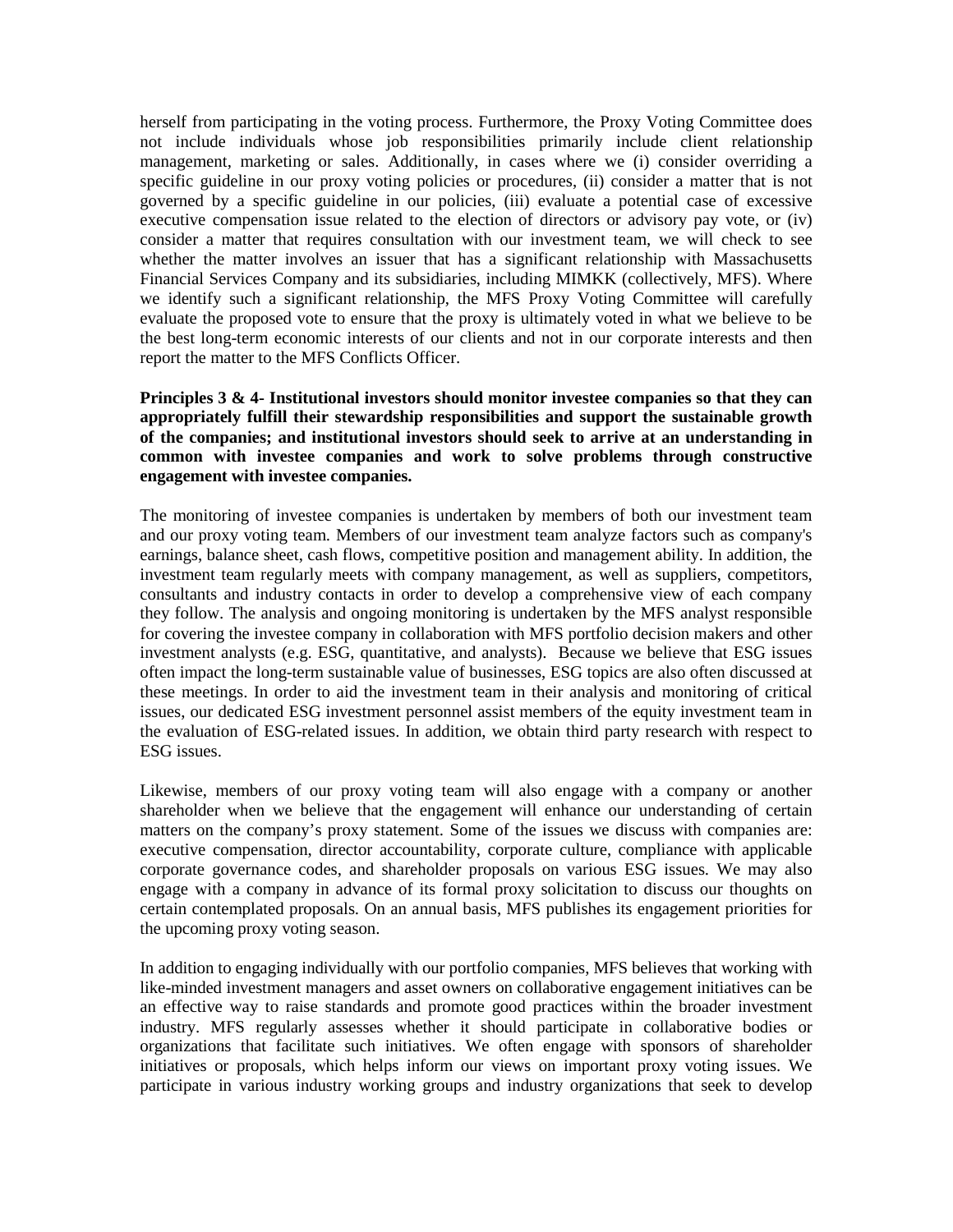thought leadership on emerging proxy voting issues. MFS may send letters to various regulatory agencies to encourage corporate governance reform when we feel it is warranted.

MFS has adopted a written policy designed to prevent the misuse of material non-public information. The policy applies to all directors, officers, and employees of MFS and each of its subsidiaries (MFS representatives), and prohibits trading or recommending trading in any security while in possession of material, nonpublic information relating to the issuer of that security or while knowing that another MFS representative is in possession of such material, nonpublic information. MFS representatives are also prohibited from communicating material, nonpublic information to any person without prior approval. These prohibitions apply to MFS representatives personally, as well as to trading on behalf of others.

# **Principle 5 – Institutional investors should have a clear policy on voting and disclosure of voting activity. The policy on voting should not be comprised only of a mechanical check list; it should be designed to contribute to the sustainable growth of investee companies.**

We have adopted a clear and robust policy on voting securities owned by our clients for which we have been delegated voting authority. MFS Proxy Voting activities are overseen by the MFS Proxy Committee (which includes senior personnel from the Investment and Legal teams) with the assistance of MFS proxy voting team. We vote proxies in what we believe to be in the best, longterm economic interest of shareholders. Our proxy voting policies and procedures describe situations where we may vote against directors and management recommendations. We seek to vote all shares held by our clients, with the exception of certain cross-border voting impediments such as "share-blocking" requirements. We have entered into an agreement with a third party to perform various proxy voting related administrative services. We also receive third party reports and vote recommendations for all investee companies, which may help us identify (i) potentially excessive executive compensation practices, (ii) environmental and social shareholder proposals that may warrant support, and (iii) general best practices within certain markets, including certain aspects of applicable corporate governance codes. However, we analyze such issues independently and do not necessarily vote with the third party recommendations on these issues. We may also use other research tools in order to identify the circumstances described above.

Currently, MIMKK has not been delegated with oversight authority for any securities lending program that clients may have. However, MFS has been delegated oversight authority for securities lending programs of certain pooled investment vehicle clients. For those clients, MFS recalls securities in the following situations: In the event MFS or its agent receives timely notice of a shareholder meeting for a U.S. security, MFS and its agent will attempt to recall any securities on loan before the meeting's record date so that MFS will be entitled to vote these shares. However, there may be instances in which MFS is unable to timely recall securities on loan for a U.S. security, in which cases MFS will not be able to vote these shares. MFS generally does not recall non-U.S. securities on loan because there may be insufficient advance notice of proxy materials, record dates, or vote cut-off dates to allow MFS to timely recall the shares in certain markets on an automated basis. As a result, non-U.S. securities that are on loan will not generally be voted. If MFS receives timely notice of what MFS determines to be an unusual, significant vote for a non-U.S. security whereas MFS shares are on loan, and determines that voting is in the best long-term economic interest of shareholders, then MFS will attempt to timely recall the loaned shares.

For many of our MFS-sponsored pooled vehicles, we publicly disclose all of our votes on an individual agenda ballot item basis quarterly. In addition, our votes for each Japanese company during the Japanese fiscal year (April 1 to March 31) will be disclosed by the end of August of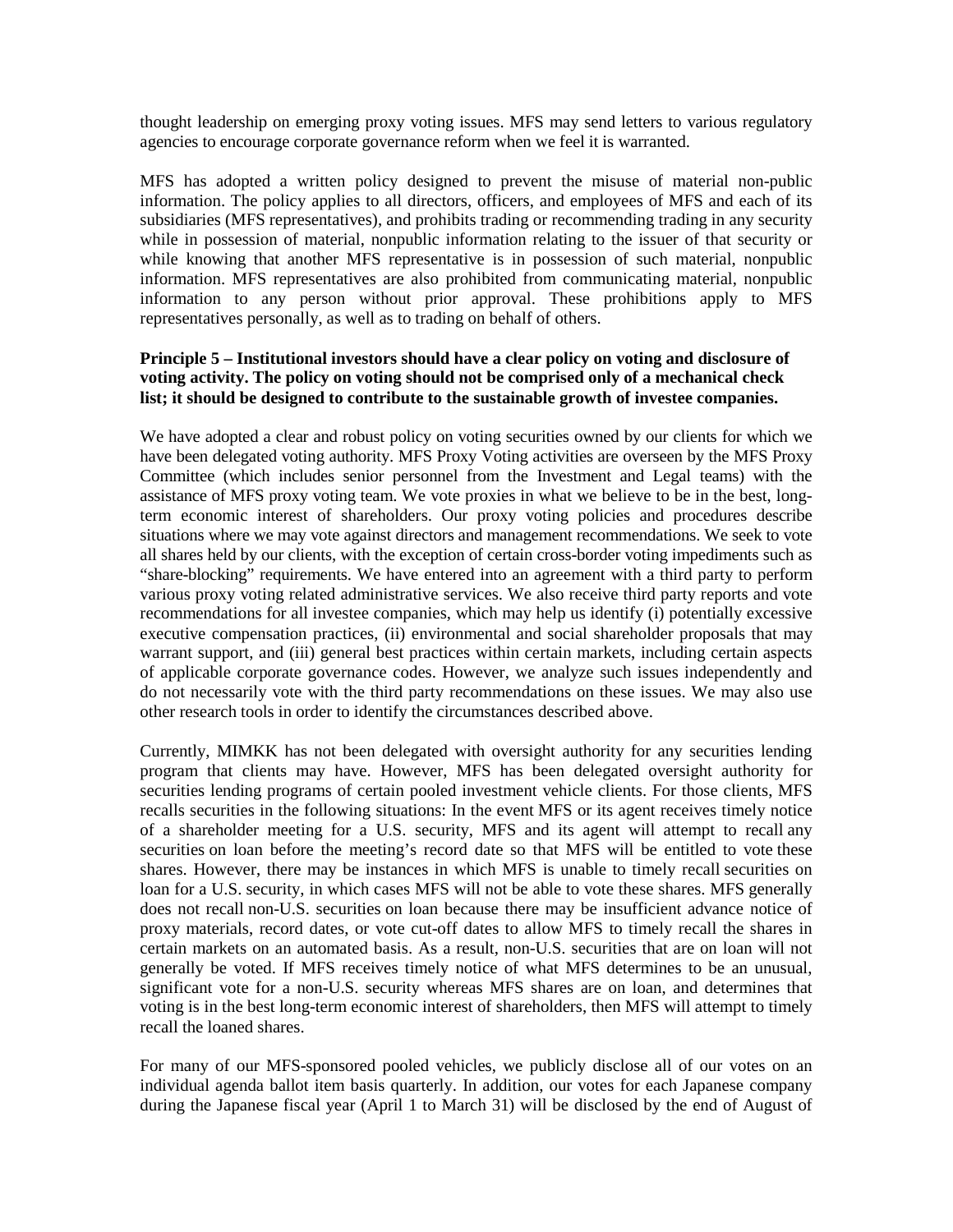the most recently completed fiscal year on [www.mfs.com/japan.](http://www.mfs.com/japan) Beginning for the quarter ended March 31, 2020, MFS will publicly disclose its firm-wide proxy voting records. A global analysis of MFS' Proxy Voting practices, including how votes were cast by region for the most recently completed proxy voting year (1 July to 30 June) is included in the MFS Sustainable Investing Annual Report (which is published annually during the first quarter). More information about our Proxy Voting activities is available in the proxy voting section of www.mfs.com.

For a summary of our proxy voting policies and procedures, please visit www.mfs.com/japan/. Clients who have delegated us with proxy voting authority can receive a vote summary report of their portfolio.

# **Principle 6 - Institutional investors in principle should report periodically on how they fulfill their stewardship responsibilities, including their voting responsibilities, to their clients and beneficiaries.**

Clients who have delegated us with proxy voting authority can also receive a vote summary report of their portfolio. We also publish an annual proxy voting and engagement report that describes in detail our voting and engagement activity for the previous 12-month period ending June  $30<sup>th</sup>$  of every year.

We report on our responsible investing efforts as required by any collaborative body or organization that we join, such as the Principles for Responsible Investment, and may share such a report with our clients.

An in-depth perspective on our sustainable investing activities for the most recent calendar year is available on the "Sustainable Investing at MFS' section on [www.mfs.com.](http://www.mfs.com/) Please see the MFS Sustainable Investing Report for more information on our stewardship and voting activities.

# **Principle 7 – To contribute positively to the sustainable growth of investee companies, institutional investors should have in-depth knowledge on the investee companies and their business environment and capabilities to appropriately engage with the companies and make proper judgments in fulfilling their stewardship activities.**

To help our clients achieve their objective, we employ an investment approach that generally focuses on companies with sustainable, long-term competitive advantages. As part of this approach, we believe that the integration of environmental, social, and corporate governance (ESG) factors into our research is essential, as these issues often impact the sustainable value of businesses. Our fully integrated global research platform is the foundation of our investment process. We analyze opportunities across geographies, across fundamental and quantitative disciplines and across each organization's entire capital structure to develop a fuller perspective on each security. Our investment professionals work out of nine major financial centers around the world, and their efforts are fully integrated through their work on eight global sector teams. The sector teams are comprised of fundamental equity analysts who cover similar industries around the world. Quantitative analysts, credit analysts and portfolio managers also belong to the teams to broaden and deepen their perspective. We believe using a collaborative global structure to share and integrate information builds better insights for our clients.

In addition, because we believe that certain ESG issues may impact the sustainable value of businesses, we integrate them into our investment process and our ownership practices to the extent that the integration of such factors is consistent with our fiduciary duty to help our clients achieve their investment objectives and protect their economic interests. Our investment team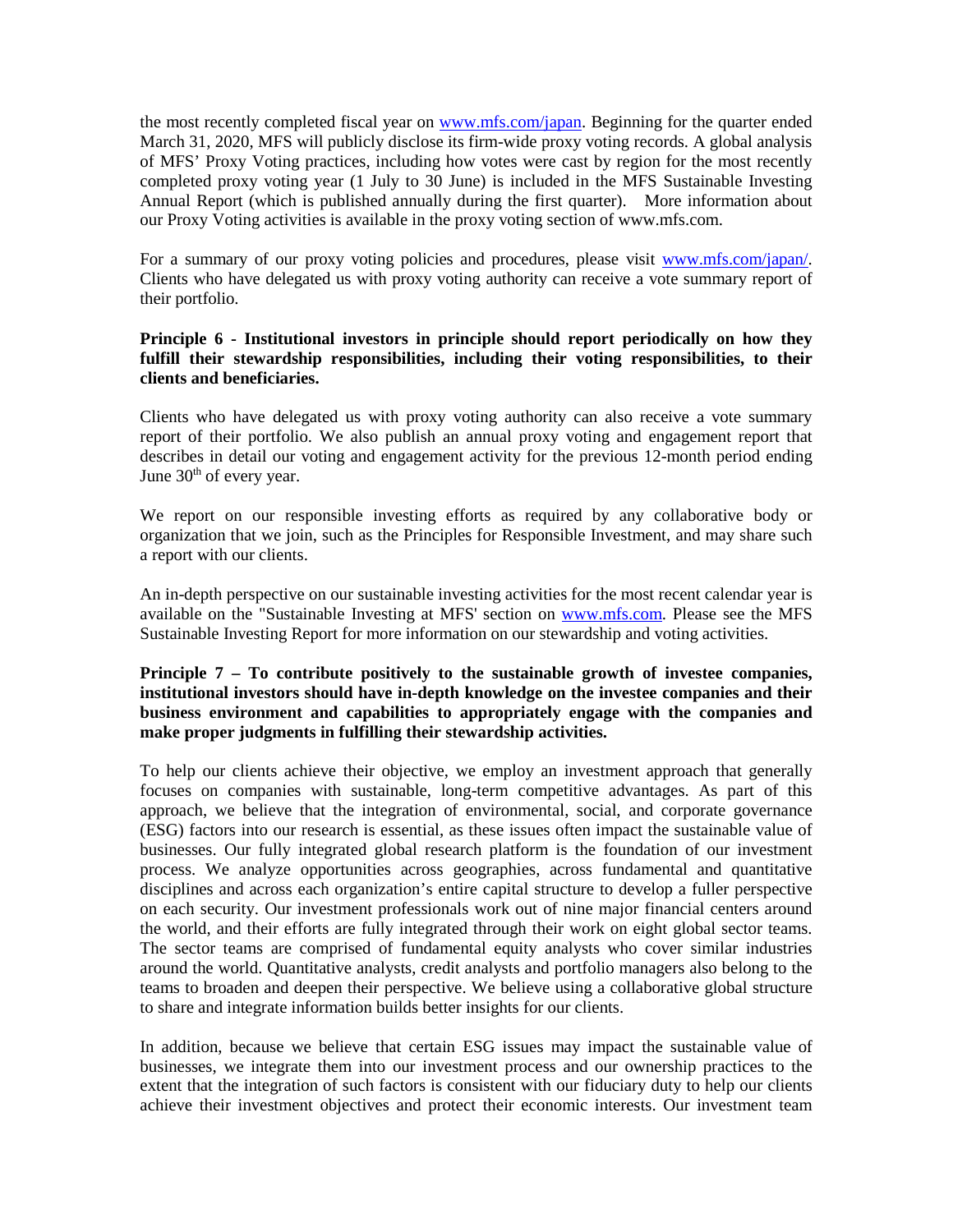includes dedicated ESG investment personnel who assist the investment team in evaluating ESGrelated issues. In order to aid members of our equity investment team in their analysis and monitoring of critical issues, we also obtain third party research, including with respect to ESG matters. This research includes an ESG rating for each investee company and is available to all members of our investment team.

MFS' investment team also includes dedicated ESG investment personnel who support the broader investment team in assessing complex or underappreciated ESG issues. They have developed a detailed and comprehensive integration strategy designed to help the investment staff to better understand how ESG issues can impact their decision-making process. Over the past several years these collaborations have impacted security ratings, financial modelling (particularly as it relates to downside scenario analysis), portfolio construction, and has, in some cases, led to the sale or reduction of certain positions.

The day-to-day management of our proxy voting and engagement activities is performed by a proxy voting team which is comprised of three full-time employees that are dedicated to our proxy voting and engagement activities.

As described above, we also formed the MFS Sustainability Group. The MFS Sustainability Group reviews progress on our integration activities and assesses whether MFS should participate in responsible investing-related collaborative initiatives, among other activities. Finally, the MFS Responsible Investing Committee, which is comprised of individuals from across the entire organization, maintains the MFS Investment Management Policy on Responsible Investing. This document is reviewed on an annual basis to help ensure congruency with our stewardship activities, and updated as necessary.

## **For Further Information**

For clients wishing to discuss MIMKK's activities under the Japan Stewardship Code, please contact your client service representative.

For media inquiries wishing to discuss MIMKK's activities under the Japan Stewardship Code, please contact:

## **Daniel Flaherty**

Senior Public Relations Manager MFS Investment Management 111 Huntington Avenue Boston MA 02199-7618 U.S.A. Telephone: +1-617-954-4256 Email: dflaherty@mfs.com

Issued in Japan by MFS Investment Management K.K., a company organized under the laws of Japan as a body corporate with share capital and registered to Japanese FSA as a Financial Instruments Business Operator, Commissioner of Kanto Finance Bureau (Kin-sho) No. 312. MFS Investment Management K.K. is a member of Japan Investment Advisors Association and Japan Investment Trust Association.

The views expressed herein are those of MFS, and are subject to change at any time. These views should not be relied upon as investment advice, as securities recommendations, or as an